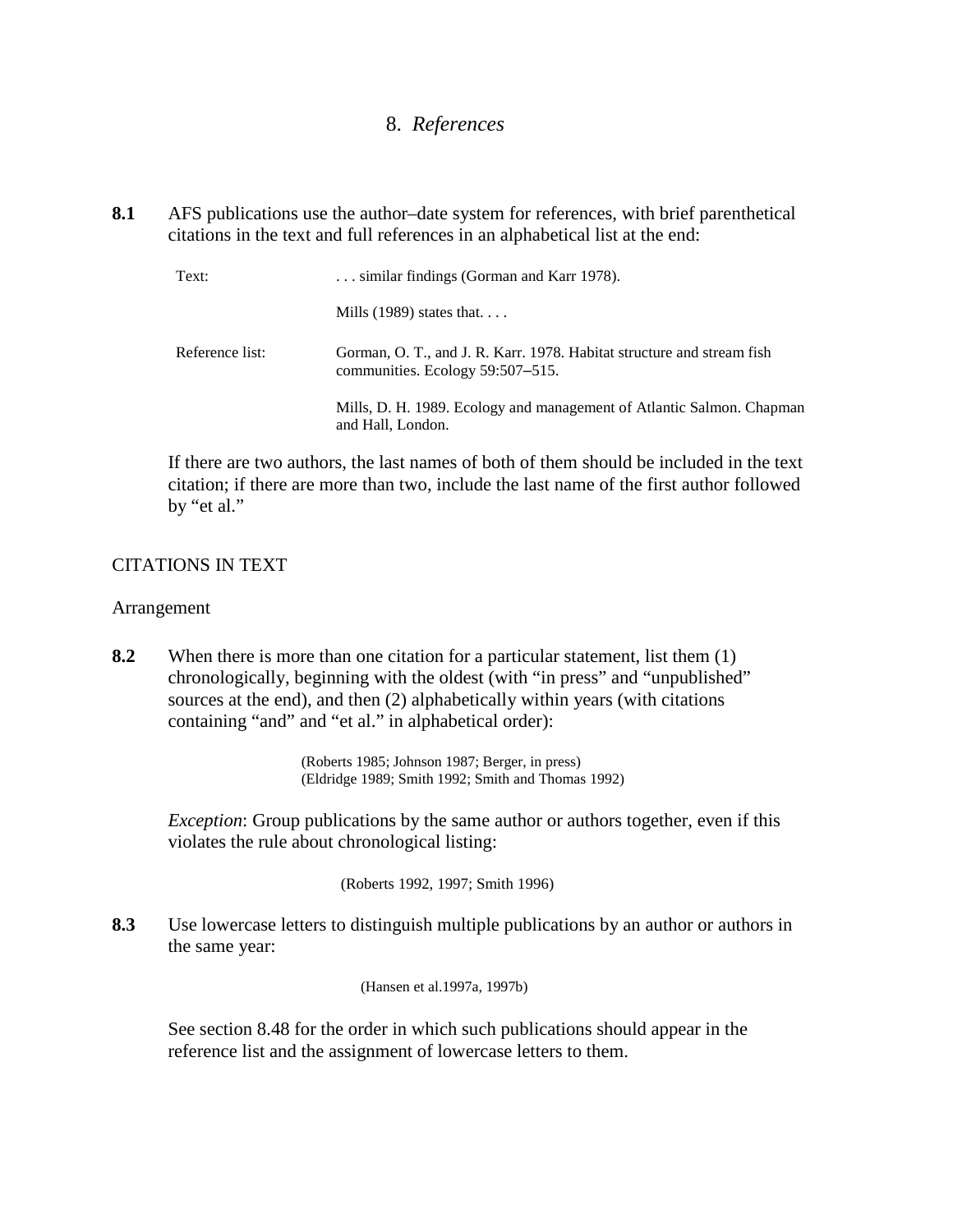Special Situations

ABSTRACTS

**8.4** Abstracts of papers presented at meetings are not acceptable as references in AFS publications. Such material should be treated as unpublished (see sections 8.13– 8.17).

NO DATE

**8.5** Publications for which no date is available should be listed before those that are in press:

(Harrison 1987; Stein, no date; Bailey, in press)

REFERENCE NOT SEEN

**8.6** When the author has not actually seen the source in question, this must be indicated:

(Berzins 1960, cited by Grande et al. 1978)

PAGE NUMBERS

**8.7** Page numbers may be included in a citation when the material referred to would otherwise be hard to locate:

(Zar 1984:286–291)

PAPERS IN THE SAME ISSUE OR BOOK

**8.8** When a cited paper is in the same book or issue of a journal as the one citing it, this should be indicated:

> (Robson 1991, this volume) (Li and Moyle 1991, this issue) (Miller and Drake 1991; Smith 1991; both this issue)

PARENTHETICAL MATERIAL

**8.9** Additional text may be included with citations:

(see Hayes et al. 2000 for a review) (e.g., Moseley 1999)

However, care must be taken not to confuse results from the cited source with those from the present paper:

(Table 3 [in present paper]; Williams 1990) *but* (Table 3 in Williams 1990)

. . . in many salmonid diseases (e.g., whirling disease: Carroll 1998)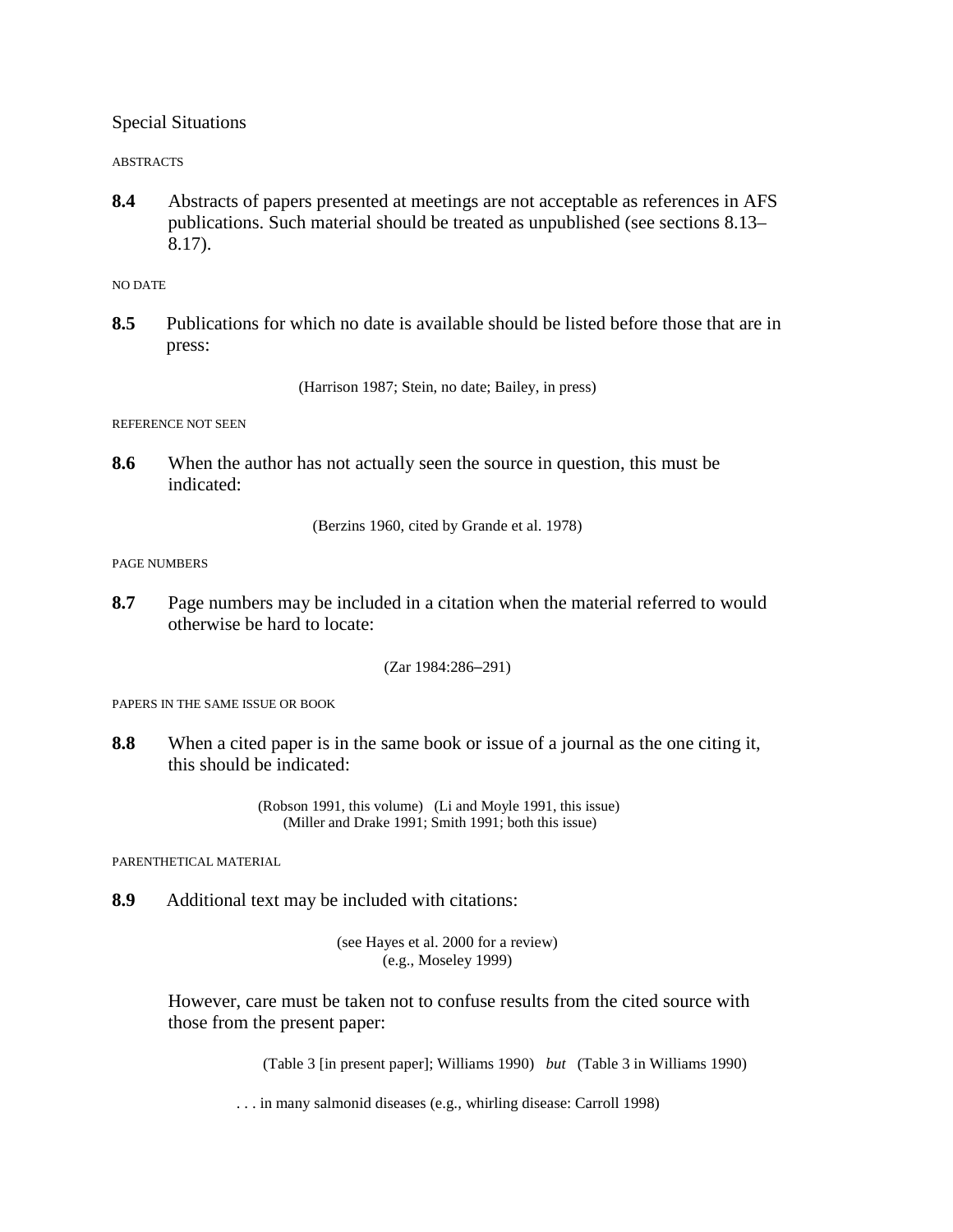The colon in the second example makes it clear that it was Carroll who studied whirling disease rather than the author of the present paper.

BLOCK QUOTATIONS

**8.10** The citation for a block quotation may be given either in the text (see section 7.2) or in brackets following the quotation:

. . . when the salmon are out of season and unfit for use. [From Thwaits 1904.]

TABLE AND FIGURE CAPTIONS

**8.11** Citations may appear in table and figure captions with additional text as necessary:

FIGURE 1.—Proportional stock densities for Largemouth Bass. (Source: Lehman et al. 1987.)

TABLE 1.—Length frequency distributions for principal species at Spirit Lake. (Adapted from Klein 1996.)

SERIES OF REFERENCES WITH THE SAME TITLE

**8.12** A series of reports or articles with essentially the same title but different years of publication may be combined in citations and reference lists:

Text: (USGS 1966–1984)

Reference list: USGS (U.S. Geological Survey). 1966–1984. Water resource data, Connecticut, water years 1966–1984, 19 reports. USGS, Geological Survey Water-Data Reports CT-66-1 to CT-84-1, Washington, D.C.

UNPUBLISHED MATERIAL

**8.13** If the source is either the single author of the present paper or all of several authors, unpublished material may be cited in any of the following ways:

> (my [our] unpublished data) (author's [authors'] unpublished data) (author [authors], unpublished data [on file])

Note that the same format is used for the first mention and any subsequent ones.

**8.14** If the source is one of several authors of the present paper, the permissible formats are as follows:

| First mention:       | (Carl B. [or C. B.] Schreck, unpublished)<br>unpublished data collected by one of us $(C.B.S.)$<br>ms 1986, and unpublished) |  |  |
|----------------------|------------------------------------------------------------------------------------------------------------------------------|--|--|
| Subsequent mentions: | (Schreck, unpublished) (C.B.S., unpublished)                                                                                 |  |  |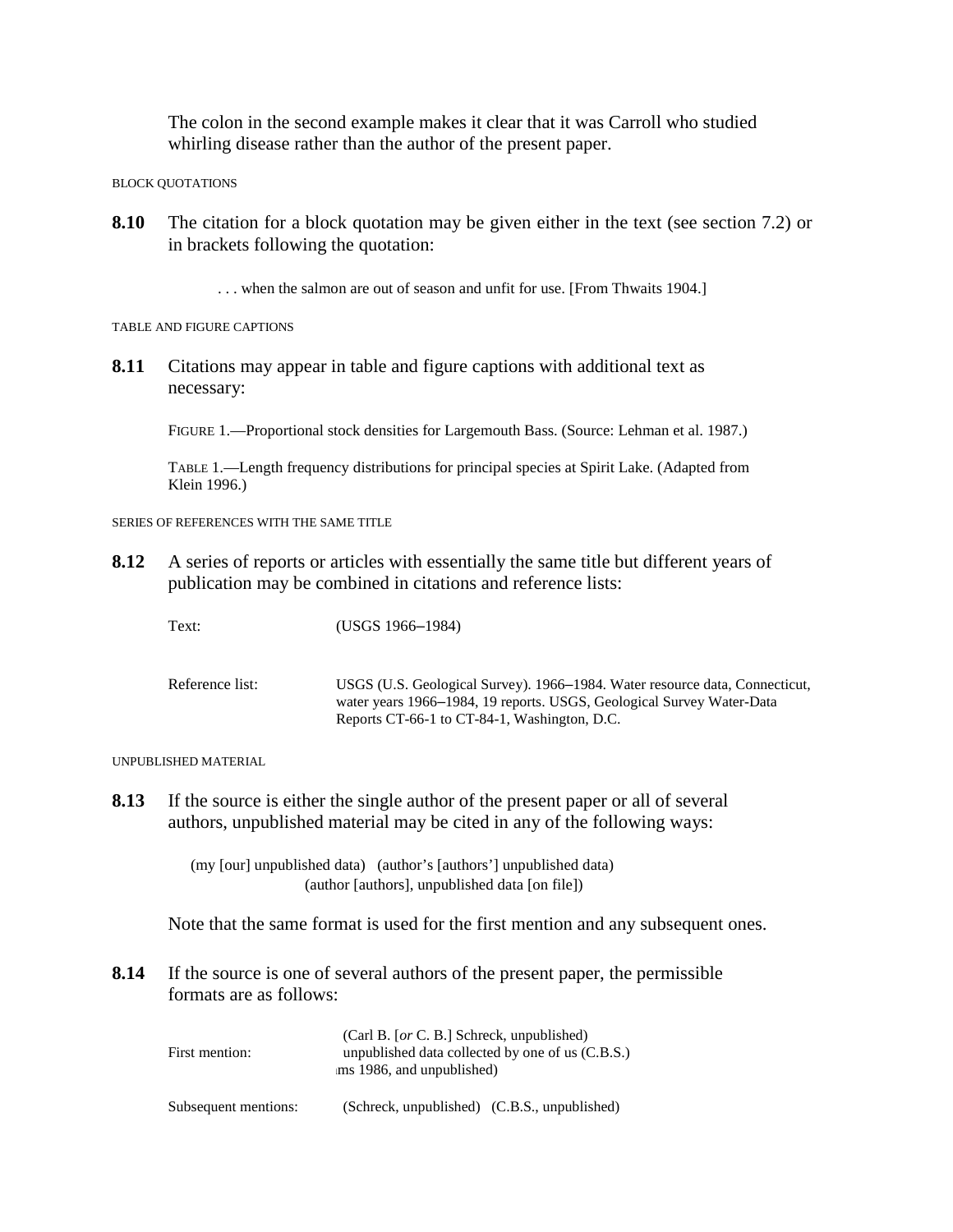There are a couple of things to note about such citations: (1) when only the author's initials are given, they should be closed up; and (2) in citations like "(Adams 1986, and unpublished)" it is not necessary to include the author's last name or initials before the word "unpublished" but the word "and" is needed to make it clear that there are two citations (one published and one not).

**8.15** If the source is not an author of the present paper, the person's affiliation must be given at first mention:

(J. Magnuson, University of Wisconsin, personal communication)

(L. A. Smith, Washington Department of Fisheries, unpublished data)

(J. Hawks, University of Kansas, and N. Lyons, Pennsylvania State University, personal communication[s])

- **8.16** If the source consists of fewer than four people, all of them should be named; otherwise only the first should be named, with a descriptive reference to the others:
	- (V. Ross, B. Reed, and C. Rolls, University of Virginia, unpublished data) [fewer than four people]

*but*

(V. Ross and coworkers, University of Virginia, unpublished data) [four or more people]

**8.17** Memoranda, internal reports, papers presented at meetings, and similar unpublished material should be cited as follows:

| First mention:       | (A. H. Townsend, 1983 memorandum to B. H. Baker, Alaska Department of<br>Fish and Game, on sportfishing and placer mining) |  |  |
|----------------------|----------------------------------------------------------------------------------------------------------------------------|--|--|
|                      | Data of S. L. Abidi (paper read at the American Chemical Society meeting,<br>1980)                                         |  |  |
| Subsequent mentions: | (Townsend, memorandum) (Abidi, unpublished)                                                                                |  |  |

### REFERENCE LISTS

**8.18** References should be listed alphabetically by authors' last names. If there is more than one reference with the same authors, those references should be listed chronologically.

Smith, R. C. 1992. Spawning patterns in. . . .

Smith, R. C., J. B. Oldham, and W. F. Stone. 1998. Determinants of....

Smith, R. C., and H. Thompson. 1995. Observations on. . . .

Smith, R. C., and H. Thompson. 1997. Additional observations on. . . .

All authors should be named in references, even if there is a large number of them.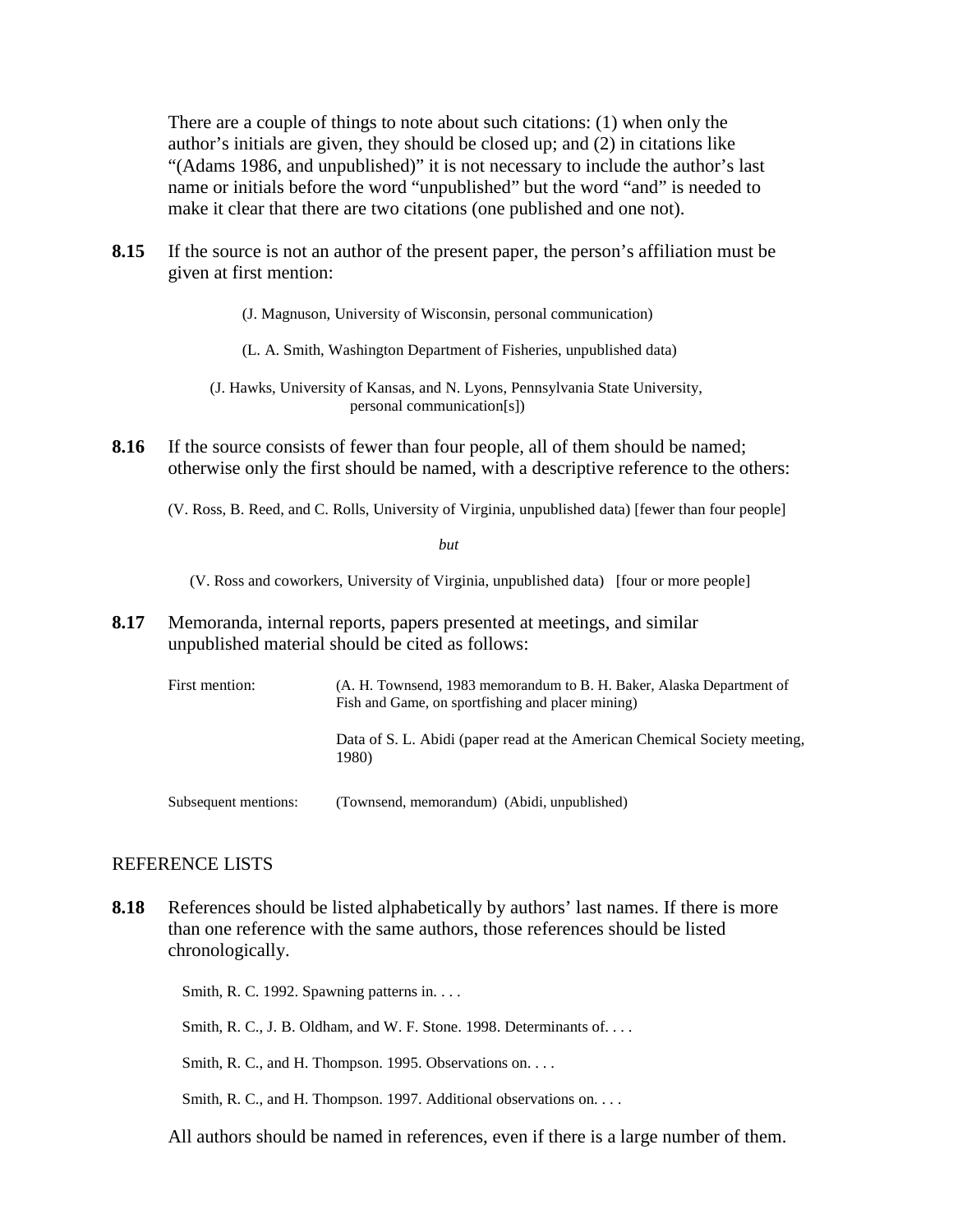**Journals** 

**8.19** The general formats for journals and other professional periodicals are as follows:

Hochachka, P. W. 1990. Scope for survival: a conceptual "mirror" to Fry's scope for activity. Transactions of the American Fisheries Society 119:622–628.

Kennedy, V. S. 1990. Anticipated effects of climate change on estuarine and coastal fisheries. Fisheries 15(6):16–24.

Whenever possible, AFS publications use the journal names given in the latest edition of *BIOSIS Serial Sources* (BIOSIS, Philadelphia).

Note that the issue number (i.e., "6" in the second example) must be included when each issue of the publication is paginated separately, as *Fisheries* was prior to 2006.

CONFERENCE PROCEEDINGS

**8.20** Conference proceedings that appear in *BIOSIS Serial Sources* are treated like journals; other conference proceedings are treated like books (see section 8.22).

> Ansell, A. D. 1961. Egg capsules of the dogfish (*Scylliorhinus canicula* Linn.) bored by *Natica* (Gastropoda: Prosobranchia). Proceedings of the Malacological Society of London 34:248–249. [journal format]

Hashegan, K., editor. 1978. Proceedings of a national symposium on wild trout management. California Trout, San Francisco. [book format]

Note that in the case of proceedings treated as books the place of publication is the location of the organization sponsoring the conference, not that of the conference itself.

**8.21** One frequently cited proceedings, that of the annual meeting of the Southeastern Association of Fish and Wildlife Agencies, generally appears a year or two after the meeting. To avoid confusion, references to this periodical should include the year of the meeting after the volume number:

> Ott, R. A. 1987. Cost . . . impoundment. Proceedings of the Annual Conference Southeastern Association of Fish and Wildlife Agencies 39(1985):80–85.

If only the year of the meeting is known, use that as the year of publication and do not give a year after the volume number.

Note that from 1947 to 1975 this organization was known as the Southeastern Association of Game and Fish Commissioners and should be named as such in references (proceedings before 1954 should be treated as unpublished).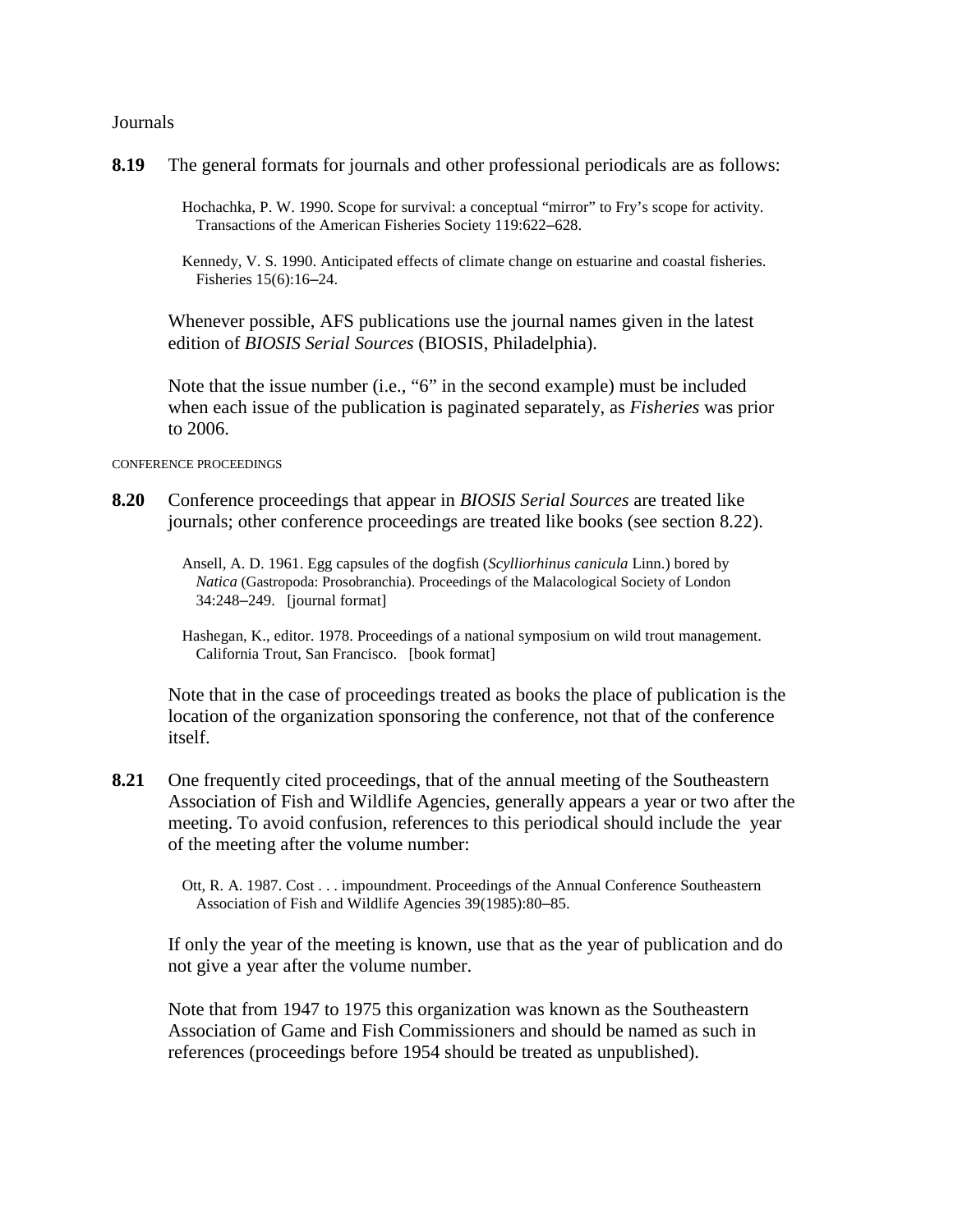Books

- **8.22** The general formats for books are as follows:
	- Brönmark, C., and L.-A. Hansson. 1998. The biology of lakes and ponds. Oxford University Press, New York.
	- Murphy, B. R., and D. W. Willis, editors. 1996. Fisheries techniques, 2nd edition. American Fisheries Society, Bethesda, Maryland.
	- Hutchinson, G. E. 1975. A treatise on limnology, volume 1, part 1. Geography and physics of lakes. Wiley, New York.

Note that in titles the only words that should be capitalized are the first word and other words that would be capitalized in ordinary text. The number of pages should not be given.

In publishers' names, nonessential terms such as "Company," "Inc.," and "Ltd" should be omitted.

When the city of publication is well known, the name of the state or country in which it is located should be omitted; see section 8.47 for details.

**8.23** When a book has been reprinted without revision, this must be indicated:

Piper, R. G., I. B. McElwain, L. E. Orme, J. P. McCraren, L. G. Fowler, and J. R. Leonard. 1982. Fish hatchery management. U.S. Fish and Wildlife Service, Washington, D.C. (4th printing, 1989).

Darwin, C. 1859. Origin of species. Reprint 1982, J. W. Burrow, editor. Penguin Books, London.

#### SPECIAL AFS PUBLICATIONS

- **8.24** In addition to books, AFS publishes lengthy monographs, symposia proceedings, and other, special publications, references to which are formatted as follows:
	- Waters, T. F. 1995. Sediment in streams: sources, biological effects, and control. American Fisheries Society, Monograph 7, Bethesda, Maryland.
	- Coutant, C. C., editor. 2001. Behavioral technologies for fish guidance. American Fisheries Society, Symposium 26, Bethesda, Maryland.
	- P. L. Fuller, L. G. Nico, and J. D. William. 1999. Nonindigenous fishes introduced into inland waters of the United States. American Fisheries Society, Special Publication 27, Bethesda, Maryland.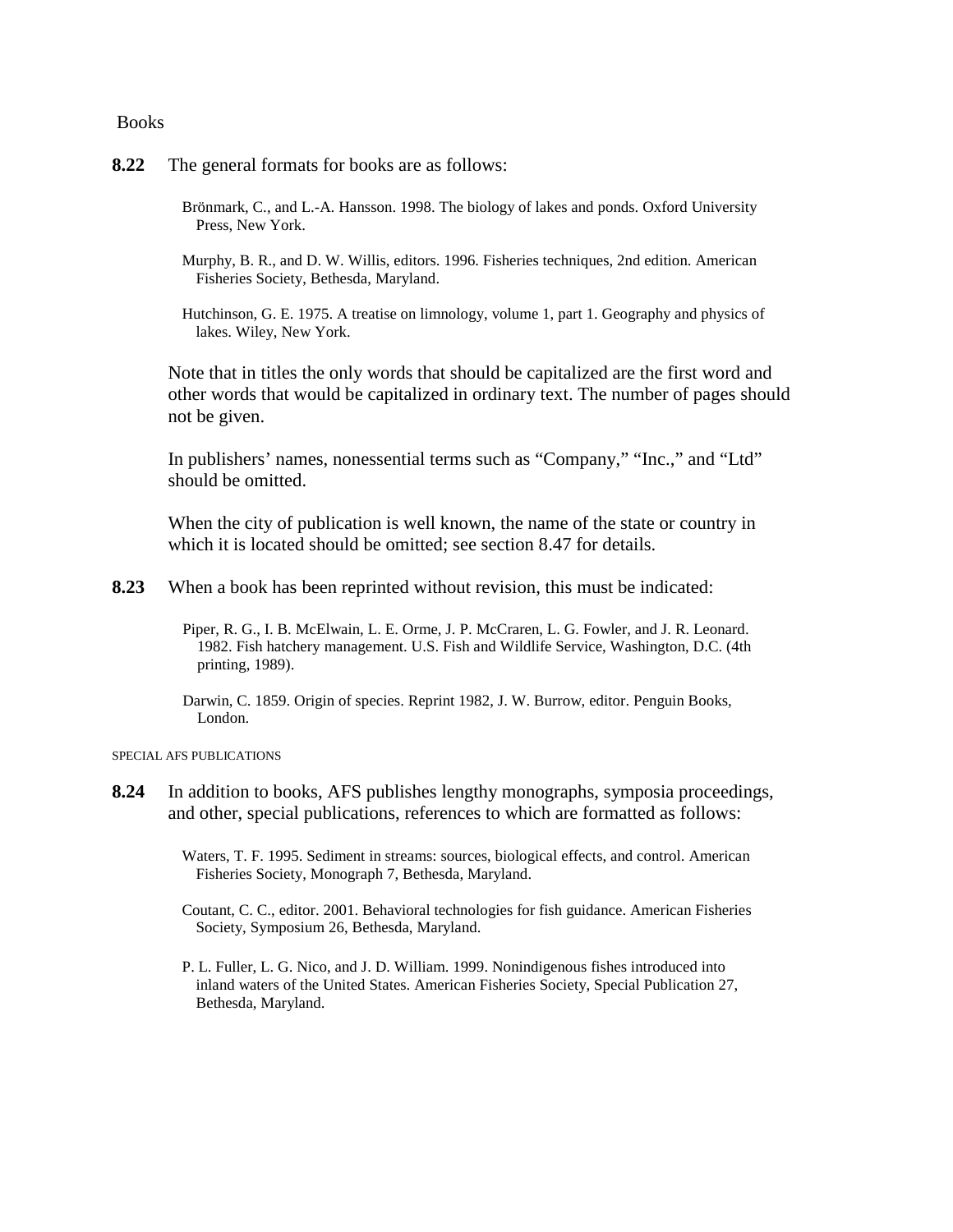Note that the number of the monograph, symposium volume, and so forth is sufficient; designations such as "number" and "no." should be omitted.

- **8.25** The various chapters, divisions, and sections of AFS also publish proceedings and other book-length documents, some of which are part of the Special Publications series and others of which are stand-alone. References to the former are formatted as indicated in section 8.24; references to the latter are formatted as follows:
	- Howell, P. J., and D. V. Buchanan, editors. 1992. Proceedings of the Gearhart Mountain Bull Trout workshop. American Fisheries Society, Oregon Chapter, Corvallis.
	- Esocid Technical Committee. 1992. Synopsis of research and management. American Fisheries Society, North Central Division, Bethesda, Maryland.
	- Starnes, L. B., editor. 1985. Fish and wildlife relationships to mining: symposium proceedings. American Fisheries Society, Water Quality Section, Bethesda, Maryland.

THE "BLUE BOOK"

- **8.26** References to the Fish Health Section's "Blue Book" should be formatted as follows:
	- Mitchell, A., and A. Goodwin. 2004. Centrocestiasis (gill trematode disease). *In* AFS–FHS (American Fisheries Society–Fish Health Section). FHS blue book: suggested procedures for the detection and identification of certain finfish and shellfish pathogens, 2012 edition. AFS–FHS, Bethesda, Maryland.

Since 2003, the Blue Book has only been available on CD-ROM; both the print and CD-ROM versions should be formatted as shown above, however.

#### Chapters within Books

- **8.27** The general format is as follows:
	- Lofgren, B. M. 2002. Global warming influences on water levels, ice, and chemical and biological cycles in lakes: some examples. Pages 15–22 *in* N. A. McGinn, editor. Fisheries in a changing climate. American Fisheries Society, Symposium 32, Bethesda, Maryland.

*not*

Lofgren, B. M. 2002. Global warming influences on water levels, ice, and chemical and biological cycles in lakes: some examples. American Fisheries Society Symposium 32:15–22.

#### Reports

**8.28** Reports that are included in *BIOSIS Serial Sources* (because they are issued as part of a regular series) are treated much as other periodicals:

> Everest, F. H., C. E. McLemore, and J. F. Ward. 1980. An improved tri-tube cryogenic gravel sampler. U.S. Forest Service Research Note PNW-350.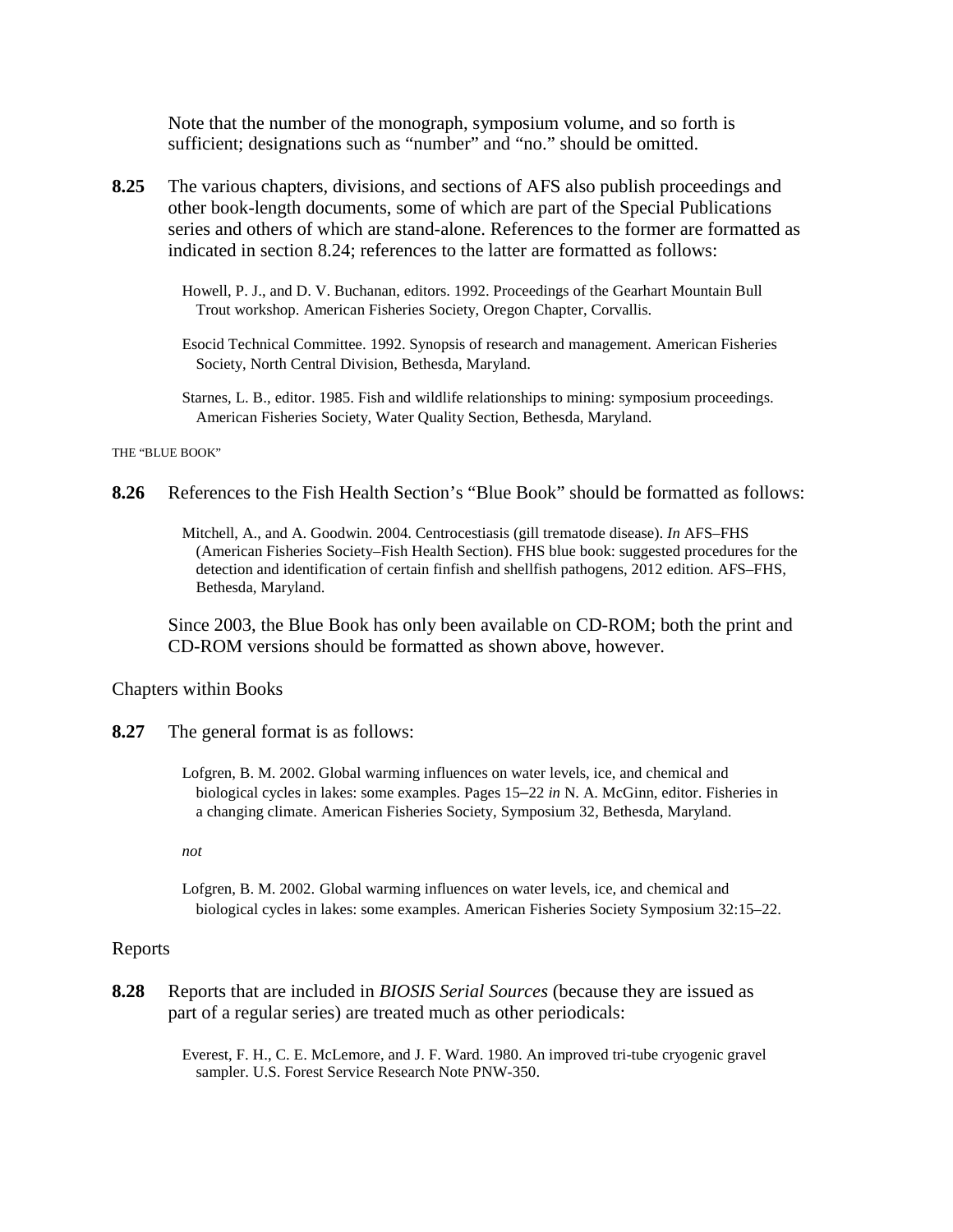**8.29** The general format for other reports is as follows:

- USEPA (U.S. Environmental Protection Agency). 1986. Quality criteria for water. USEPA, Report 440/5-86-001, Washington, D.C.
- May, B., and R. Zubik. 1985. Quantitative. . . . Annual Report to the Bonneville Power Administration, Project 83-465, Portland, Oregon.

For reports by government agencies, use the name of the agency that appears on the title page of the report. As a rule, it is not necessary to give all of the organizational levels:

National Park Service

*not* U.S. Department of the Interior, National Park Service.

When it is desirable to give more than one level, however, they should be listed from largest to smallest:

National Oceanic and Atmospheric Administration, National Ocean Service

Capitalize terms such as "Final Report" and "Completion Report" that pertain to final, published documents; do not capitalize terms such as "preliminary report" and "draft report," which pertain to what is essentially gray literature. Where relevant, provide project numbers.

FEDERAL AID IN (SPORT) FISH RESTORATION ACT REPORTS

**8.30** Reports stemming from projects funded by the Federal Aid in Fish Restoration Act (popularly known as the Dingell–Johnson Act) and its successor, the Federal Aid in Sport Fish Restoration Act (the Wallop–Breaux Act), should be listed as follows:

> Anderson, R. 1978. Age . . . Kamloops. Idaho Department of Fish and Game, Federal Aid in Fish Restoration, Projects F-53-R-12 and F-53-R-13, Final Report, Boise.

Zuerlein, G. 1984. Statewide fishing survey. Nebraska Game and Parks Commission, Federal Aid in Sport Fish Restoration, Project F-73-R, Final Report, Lincoln.

Note that the publisher is always the state agency to which the grant was awarded. Study and job numbers may be included after the project number but are not required.

SEA GRANT REPORTS

**8.31** A few of the reports stemming from projects funded by the National Sea Grant College Program are listed in *BIOSIS Serial Sources* and should be formatted accordingly. The general format for other such reports is as follows:

> Hewett, S. W., and B. L. Johnson. 1987. A generalized bioenergetics model of fish growth for microcomputers. University of Wisconsin, Sea Grant Institute, Technical Report WIS-SG-87- 245, Madison.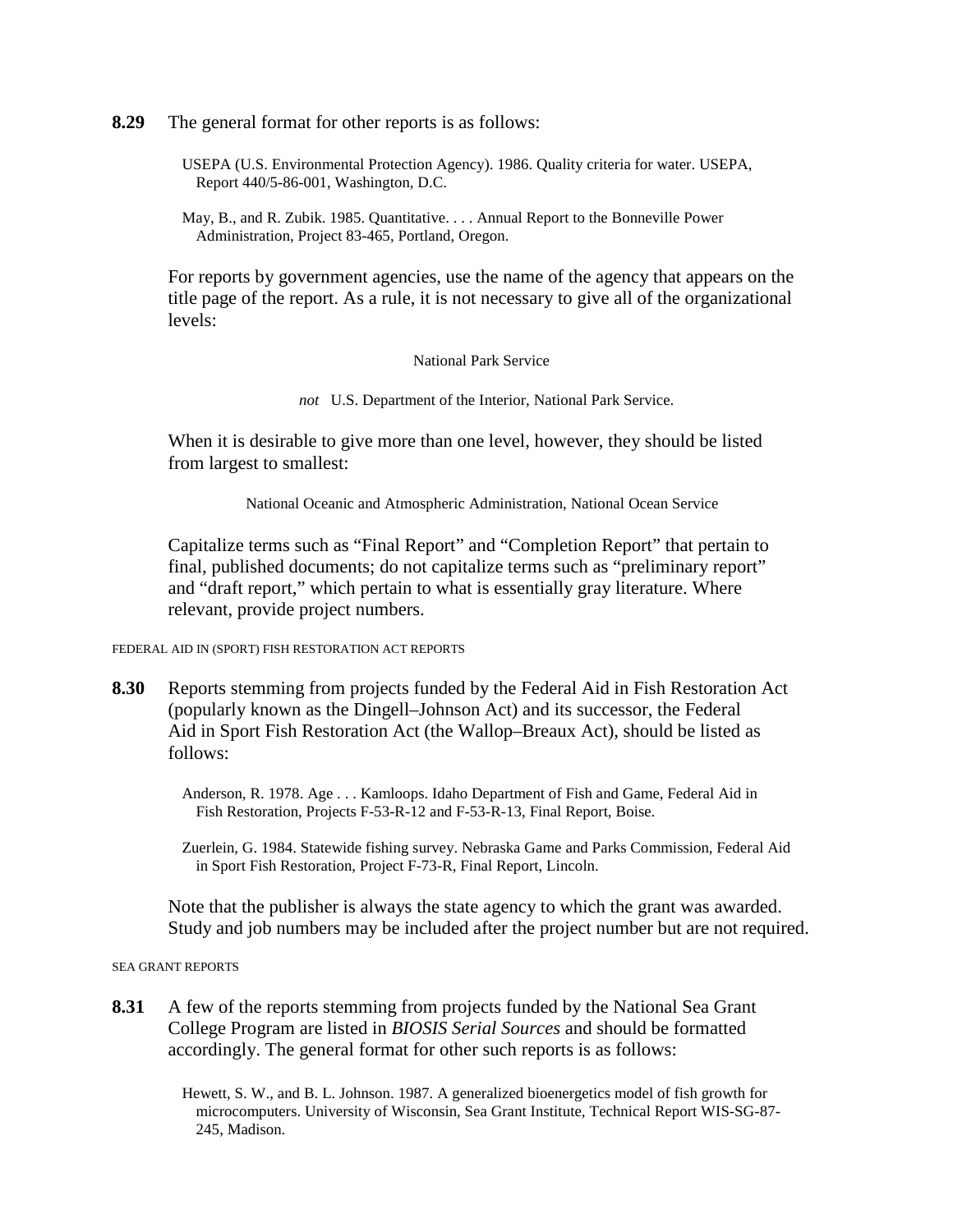Kapuscinski, A. R., and L. D. Jacobson. 1987. Genetic guidelines for fisheries management. University of Minnesota, Minnesota Sea Grant College Program, Sea Grant Research Report 17, Duluth.

Note that because the different institutions receiving Sea Grant funds name and number their reports in different ways, there is no standardized nomenclature for these reports.

Legal Documents

FEDERAL LAWS

**8.32** There are three stages to the publication of a federal law: (1) upon enactment, it is published as a "slip" law; thereafter, it is incorporated into (2) *United States Statutes at Large*, which is updated annually, and (3) the *United States Code*, which is updated every 6 years. The appropriate reference thus depends on the particular stage of publication:

Fisheries Preservation Act of 1998. Public Law 723, 105th Congress, 2nd session (22 April 1998). [slip law]

Fisheries Preservation Act of 1998. U.S. Statutes at Large 111:1012–1025.

Fisheries Preservation Act of 1998. U.S. Code, volume 36, sections 1876–1884.

In each case the text citation would be as follows:

(Fisheries Preservation Act of 1998)

If the title of the act does not include the year of passage, provide that in the citation and reference:

(National Environmental Policy Act 1970)

National Environmental Policy Act. 1970. U.S. Code, volume 42, sections 4321–4347.

FEDERAL REGULATIONS AND OTHER U.S. OFFICE OF THE FEDERAL REGISTER PUBLICATIONS

**8.33** References to the Code of Federal Regulations should be formatted as follows:

U.S. Office of the Federal Register. 1987. Good laboratory practice for nonclinical laboratory studies. Code of Federal Regulations, Title 21, Part 210. U.S. Government Printing Office, Washington, D.C.

**8.34** References to items appearing in the *Federal Register* should be formatted as follows:

> U.S. Office of the Federal Register. 1983. Establishment of Sonoma County Green Valley Viticultural Area, final rule (T.D. ATF-161). Federal Register 48:125(21 November 1983):52577–52578.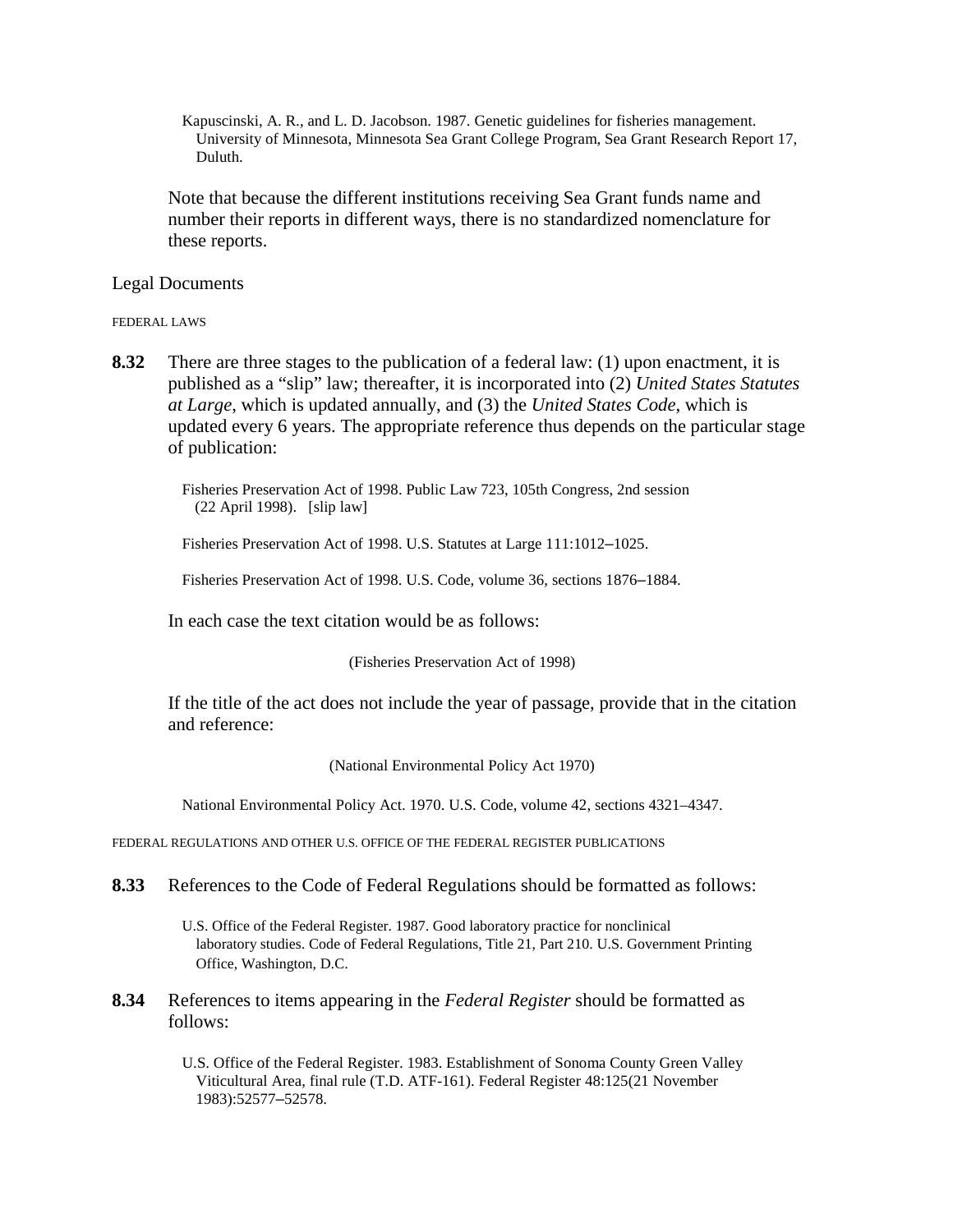USEPA (U.S. Environmental Protection Agency). 1985. Ambient water quality criteria for dissolved oxygen: freshwater aquatic life. Federal Register 50:10(7 April 1985):15634– 15668.

STATE LAWS

**8.35** References to codified state laws should be formatted as follows:

Fish Habitat Expansion Act. 2004. Code of Maryland, section 1234.5678.

References to uncodified laws should generally follow the format for federal slip laws (section 8.32), providing enough information to enable the reader to locate the source.

COURT DECISIONS

**8.36** References to court decisions should follow standard legal format except that the date should appear right after the name of the case:

Hill v. TVA. 1977. 549 F.2d 1074 (6th Cir.)

The corresponding text citation would be

(Hill v. TVA 1977)

OTHER LEGAL DOCUMENTS

**8.37** References to congressional hearings should be formatted as follows:

U.S. House of Representatives (Committee on Interior and Insular Affairs, Subcommittee on National Parks and Public Lands). 1992. Joint oversight hearing on the administration's response to the spotted owl crisis (102nd Congress, 2nd session, March 24).

The corresponding text citation would be

(U.S. House of Representatives 1992)

References to congressional reports should be formatted as follows:

U.S. House of Representatives. 1969. [title of report]. House Report 91-382 (91st Congress, 1st session).

The text citation would be

(U.S. House of Representatives 1969)

References to executive orders should follow the formats for the *Federal Register* (section 8.34) or the *United States Code* (section 8.32), depending on their stage of publication.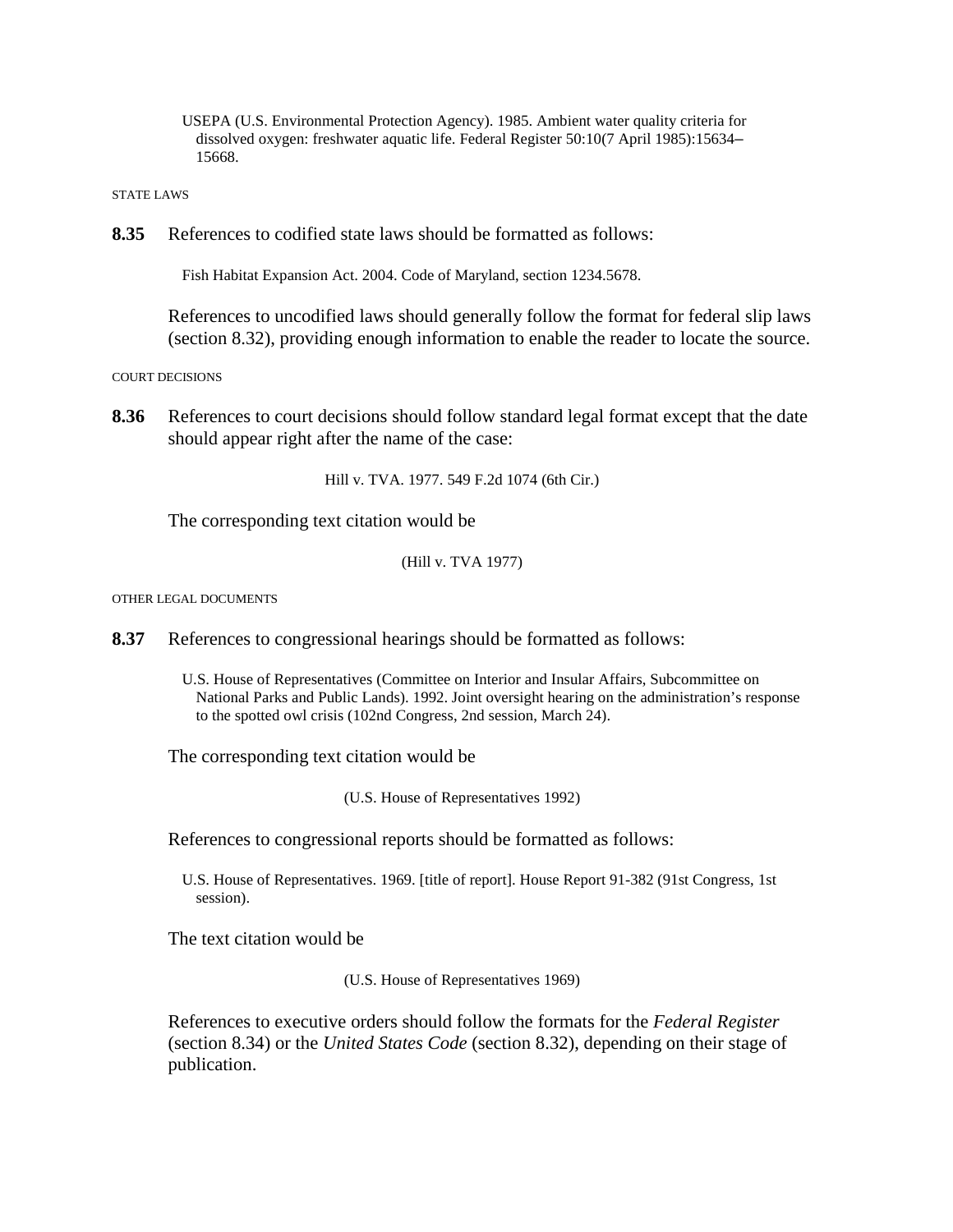#### Comments

- **8.38** The formats for comments vary somewhat, depending on the treatment in the source journal:
	- Beschta, R. L. 1982. Comment on "Stream system evaluation . . . ," by M. A. Shirazi and W. K. Seim. Water Resources Research 18:1292–1295.
	- Vladykov, V. D., and E. Kott. 1982. Comment on Reeve M. Bailey's view of lamprey systematics: Comment. Canadian Journal of Fisheries and Aquatic Sciences 39:1215–1217.
	- Bailey, R. M. 1982. Comment on Reeve M. Bailey's view of lamprey systematics: Reply. Canadian Journal of Fisheries and Aquatic Sciences 39:1217–1220.

### Book Reviews

**8.39** References to book reviews should be formatted as follows:

Hubbs, C. 1983. Review of "Handbook of darters," by L. M. Page. Copeia 1983:581.

### Magazines and Newspapers

**8.40** References to popular magazines and newspapers should be formatted as follows:

Tucker, J. W., Jr. 1985. Sheepshead. . . . Tropical Fish Hobbyist (January):64–65, 68.

Larsen, R. 1986. Forestry and fisheries. Seattle Times (February 9):A21, A27.

Saving the ocean. 2012. Washington Intelligencer (May 21):A30.

Note that individual page numbers are required when the pagination is discontinuous.

Theses and Dissertations

- **8.41** The general formats are as follows:
	- Chitwood, J. B. 1976. The effects of threadfin shad as a forage species for Largemouth Bass in combination with Bluegill, Redear, and other forage species. Master's thesis. Auburn University, Auburn, Alabama.
	- Hartman, K. J. 1993. Striped Bass, Bluefish, and Weakfish in the Chesapeake Bay: energetics, trophic linkages, and bioenergetics model applications. Doctoral dissertation. University of Maryland, College Park.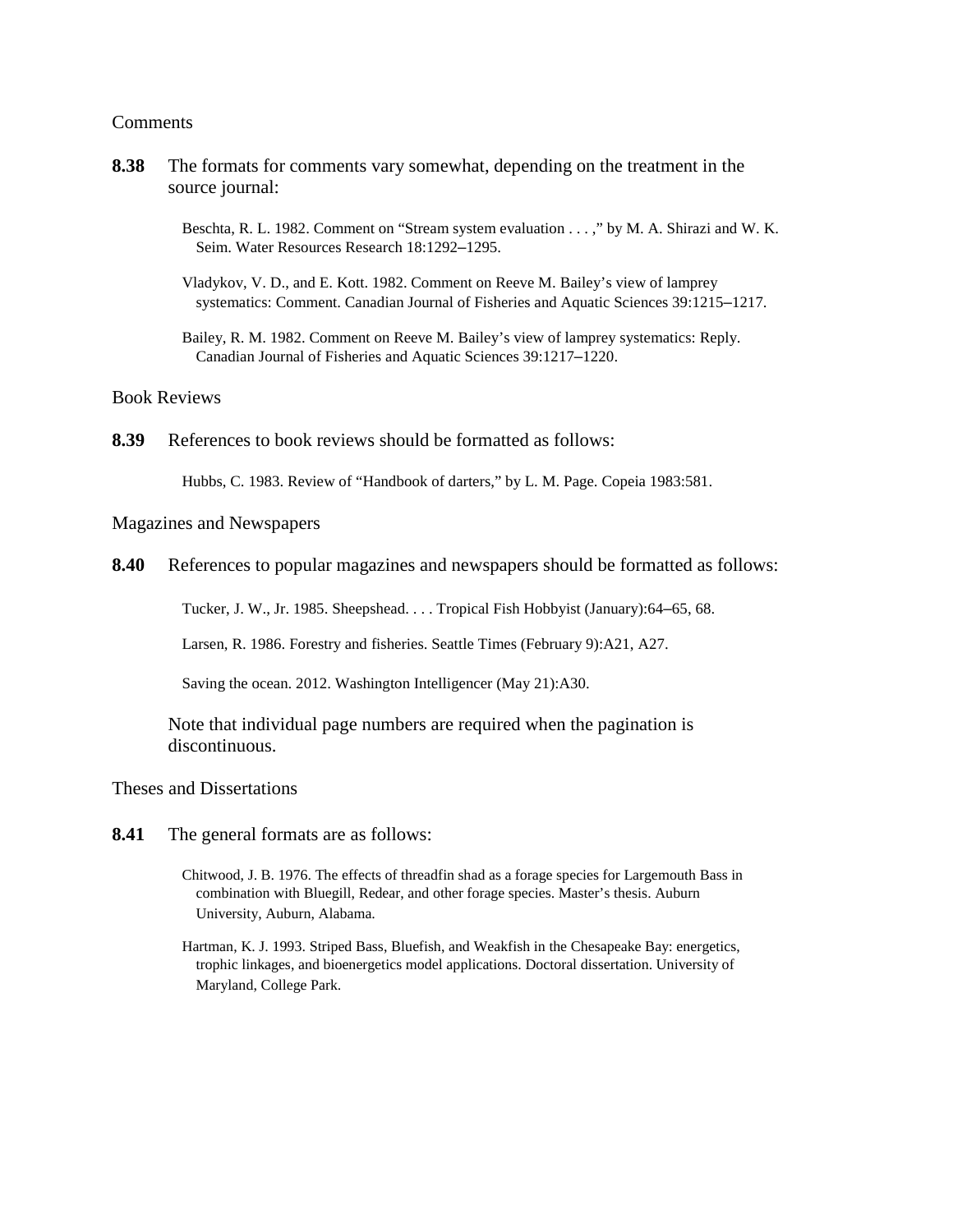### Electronic Publications

**8.42** If a book, report, magazine, or newspaper is only available online or is available in print form but was accessed online, format the reference as you would for printed matter:

> Baldwin, N. A., R. W. Saalfield, M. R. Dochoda, H. J. Buettner, and R. L. Eshenroder. 2000. Commercial fish production in the Great Lakes, 1867–1996. Great Lakes Fishery Commission, Ann Arbor, Michigan.

Saving the ocean. 2012. Washington Intelligencer (May 21).

Universal resource locator (URL) addresses may be given for sources that would otherwise be difficult to locate, but they should be omitted otherwise.

**8.43** The format for references to sources only available on CD-ROM is as follows:

Clarke, K. D., and D. A. Scruton. 1999. Observations of juvenile Atlantic Salmon *Salmo salar* behaviour under low temperatures in an artificial stream. *In* Proceedings of the Third International Symposium on Ecohydraulics (CD-ROM). International Association of Hydraulic Research, Salt Lake City, Utah.

**8.44** If a journal is available in print form, use the standard reference format even if you accessed the article online:

> Vinson, M. R., E. C. Dinger, and D. K. Vinson. 2010. Piscicides and invertebrates: after 70 years, does anyone really know? Fisheries 35:61–71.

If a journal is only available in electronic form, the format depends on the information given for the individual articles:

- Gallagher, M. B., and S. S. Heppell. 2010. Essential habitat identification for age-0 rockfish along the central Oregon coast. Marine and Coastal Fisheries: Dynamics, Management, and Ecosystem Science [online serial] 2:60–72.
- Boakes, E. H., P. J. K. McGowan, R. A. Fuller, D. Chang-qing, N. E. Clark, K. O'Connor, and G. M. Mace. 2010. Distorted views of biodiversity: spatial and temporal bias in species occurrence data. PLoS (Public Library of Science) Biology [online serial] 8(6).
- Kimmerer, W. J. 2004. Open-water processes of the San Francisco Estuary: from physical forcing to biological responses. San Francisco Estuary and Watershed Science [online serial] 2(1):article 1.

As suggested by the examples above, references should include as much of the standard information as possible (such as volume, issue, and page numbers) as well as the designation "[online serial]." Digital object identifiers (DOIs) should only be included for articles still in press.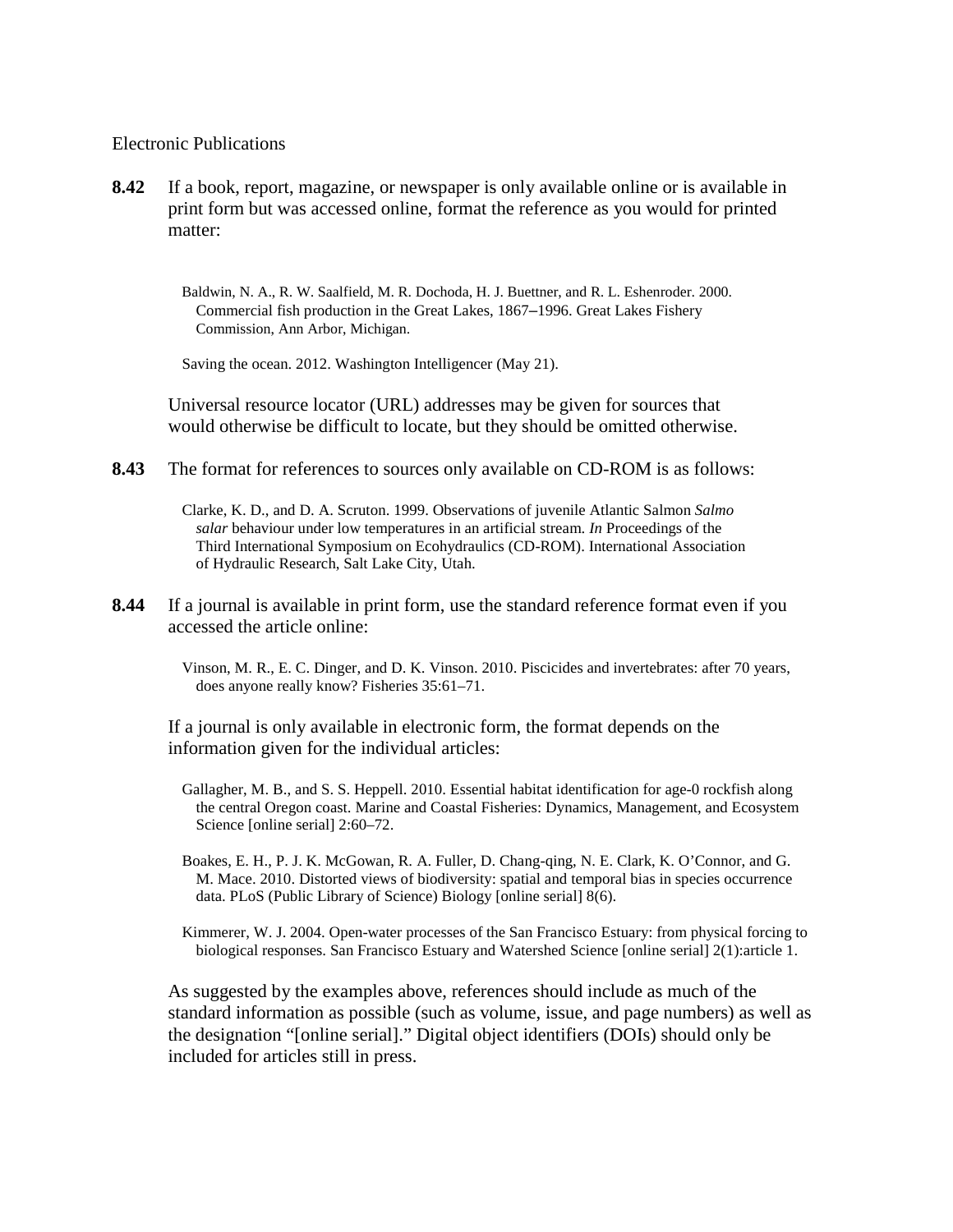Databases should be cited as follows:

Pacific States Marine Fisheries Commission. 2015. PTAGIS (Columbia Basin PIT Tag Information System) [online database]. Pacific States Marine Fisheries Commission, Portland, Oregon. Available: www.ptagis.org.

The "author" should be the organization(s) that maintain(s) the database; if there are more than five such organizations, use the name of the database as the author. The year should be the year in which the database was accessed. If additional information is necessary to enable readers to locate the exact source, it may be given in the text citation.

Software packages should be noted only in the text; see section 13.3.

### Patents

**8.45** References to patents should be formatted as follows:

Klesius, P. H., C. A. Shoemaker, and J. J. Evans. 2000. In ovo methods utilizing live *Edwardsiella ictaluri* against enteric septicemia in Channel Catfish. U.S. patent 6,153,202. February 1, 2000.

When there is an assignee, the name of the assignee should appear before the title of the patent and be followed a comma and the word "assignee."

## MISCELLANEOUS MATTERS

Names of Places of Publication

**8.46** If the name of the publisher includes a state, province, or country name, do not repeat the name:

> Wisconsin Department of Natural Resources, Madison Australian Museum, Sidney

If the name of the publisher includes a city name, however, that name should be repeated:

> Cambridge University Press, Cambridge, UK Auburn University, Auburn, Alabama

Note that cities in the United Kingdom are followed only by the country name, abbreviated to "UK."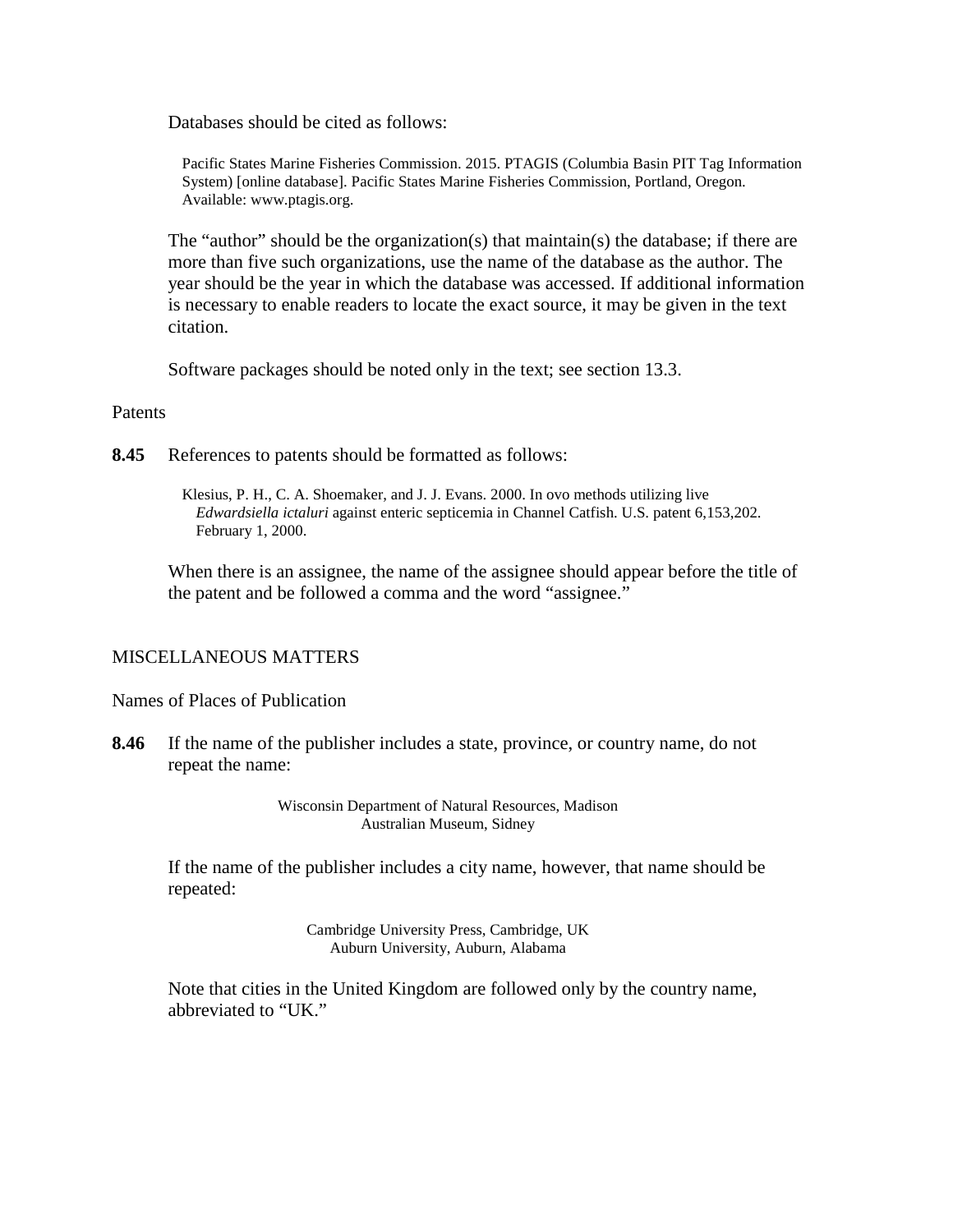**8.47** The names of the following cities need not be followed by a state, province, or country name:

| Atlanta               | <b>Boston</b>    | Chicago         | Dallas          |
|-----------------------|------------------|-----------------|-----------------|
| Denver                | Houston          | Los Angeles     | Miami           |
| New York              | Philadelphia     | San Francisco   | Seattle         |
| Montreal<br>Vancouver | Ottawa           | Quebec          | Toronto         |
| Amsterdam             | Athens           | Beijing         | Berlin          |
| Bonn                  | <b>Bucharest</b> | <b>Budapest</b> | <b>Brussels</b> |
| <b>Buenos Aires</b>   | Copenhagen       | Dublin          | Helsinki        |
| Hong Kong             | Jerusalem        | Lisbon          | London          |
| Madrid                | Manila           | Mexico City     | <b>Moscow</b>   |
| Oslo                  | New Delhi        | Paris           | Prague          |
| Rio de Janeiro        | Rome             | Singapore       | Stockholm       |
| Tokyo                 | Vienna           |                 |                 |

Multiple Publications by an Author in a Given Year

**8.48** It is not uncommon for there to be more than one reference to a particular author (either individually, with the same coauthors, or with different coauthors) in a particular year. In reference lists, publications by single authors should appear in the order in which they are cited in the text with the lowercase letters "a," "b," and so forth appended to the year of publication.

Publications with more than one author are treated similarly, except that they should appear in alphabetical order by the authors' last names:

> Benfey, T., R. S. Thomas, and R. T. Thompson. 1985a. Benfey, T., G. Williams, and R. T. Thompson. 1985b.

Note that references with more than one author won't necessarily appear right together (e.g., a publication by Benfey and Underwood would come between the two Benfey et al. references in the above example).

See section 8.3 for the citation of such publications in the text.

Non-English Publications

**8.49** The formats for publications not (or not originally) in English vary depending on whether the original language uses the Latin alphabet and whether a partial or complete translation is available.

> Rodríguez, G. M. 1992. Técnicas de evaluación cuantitativa de la madurez gonadal en peces. [Techniques for the quantitative evaluation of gonadal maturity in fish.] AGT Editor, S.A., Mexico City.